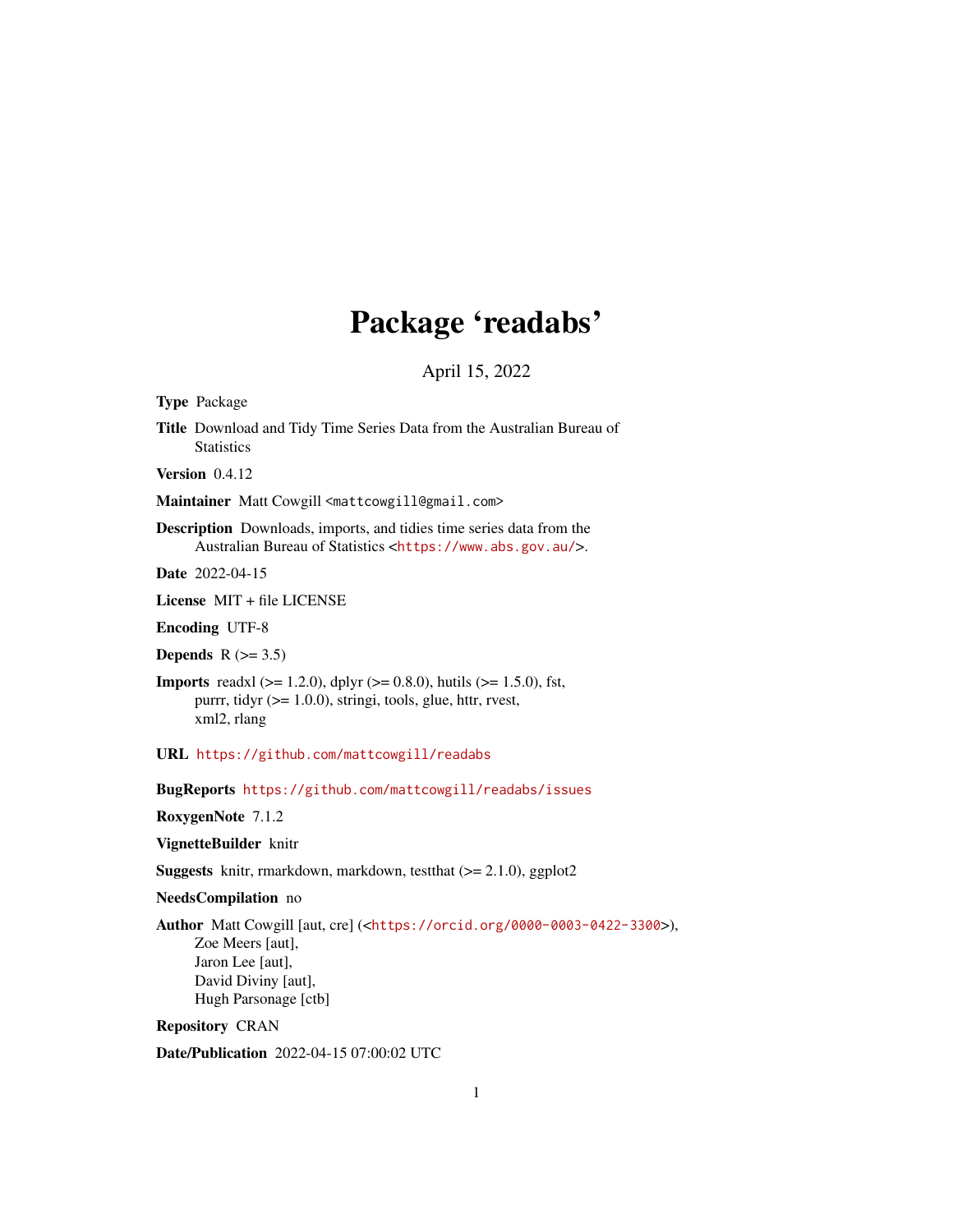# <span id="page-1-0"></span>R topics documented:

| Index | 21 |
|-------|----|

check\_latest\_date *Get date of most recent observation(s) in ABS time series*

# Description

This function returns the most recent observation date for a specified ABS time series catalogue number (as a whole), individual tables, or series IDs.

# Usage

```
check_latest_date(cat_no = NULL, tables = "all", series_id = NULL)
```

| cat_no    | ABS catalogue number, as a string, including the extension. For example,<br>"6202.0".                                                                                                                                                         |
|-----------|-----------------------------------------------------------------------------------------------------------------------------------------------------------------------------------------------------------------------------------------------|
| tables    | numeric. Time series tables in 'cat no" to download and extract. Default is<br>"all", which will read all time series in 'cat_no'. Specify 'tables' to download<br>and import specific tables(s) - eg. 'tables = 1' or 'tables = $c(1, 5)$ '. |
| series id | (optional) character. Supply an ABS unique time series identifier (such as "A2325807L")<br>to get only that series. This is an alternative to specifying 'cat_no'.                                                                            |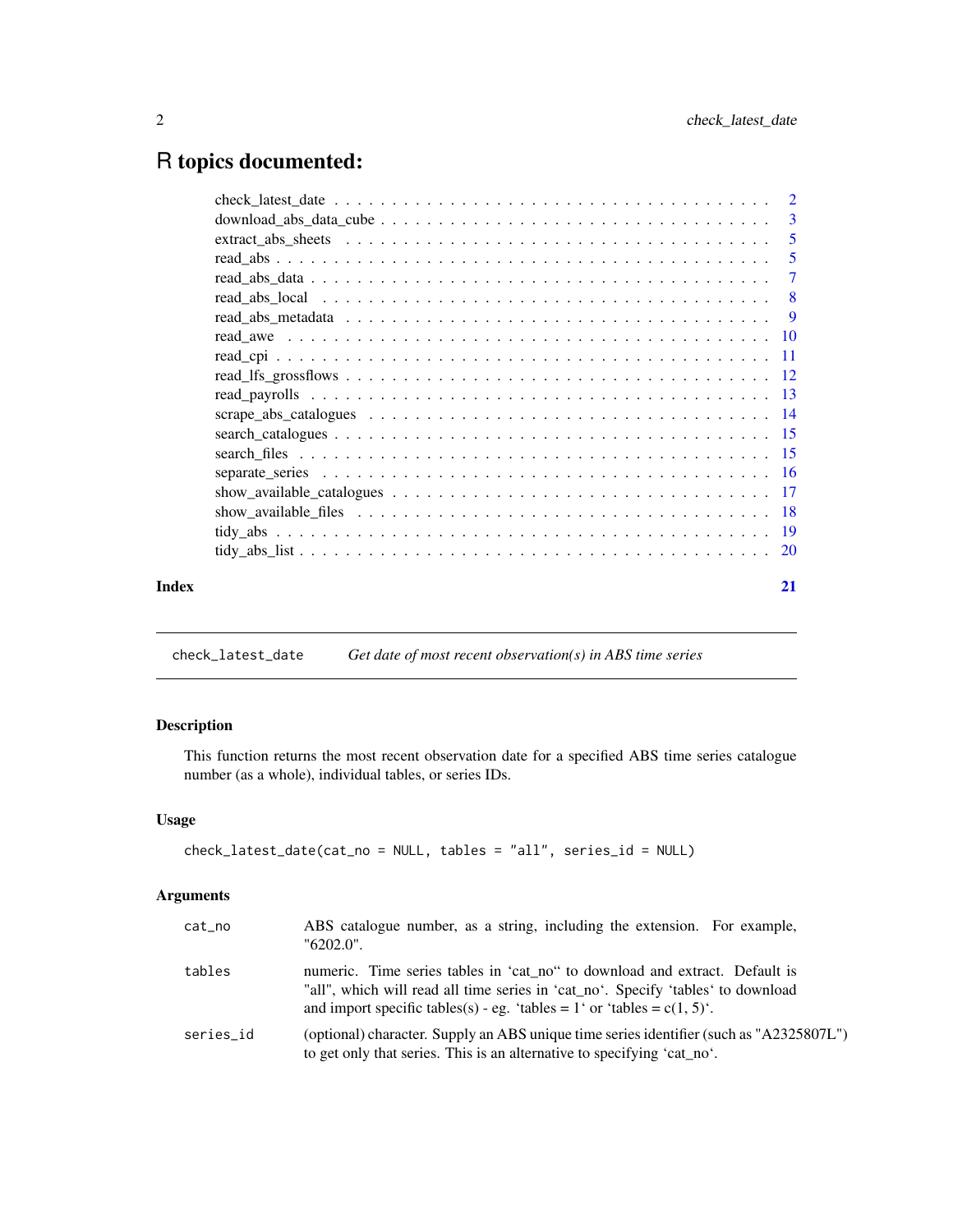#### <span id="page-2-0"></span>Details

Where the individual time series in your request have multiple dates, only the most recent will be returned.

#### Value

Date vector of length one. Date corresponds to the most recent observation date for any of the time series in the table(s) requested. observation date for any of the time series in the table(s) requested.

#### Examples

```
## Not run:
# Check a whole catalogue number; return the latest release date for any
# time series in the number
check_latest_date("6345.0")
# Return latest release date for a table within a catalogue number - note
# the function will return the release date
# of the most-recently-updated series within the tables
check_latest_date("6345.0", tables = 1)
# Or for multiple tables - note the function will return the release date
# of the most-recently-updated series within the tables
check_latest_date("6345.0", tables = c("1", "5a"))
# Or for an individual time series
check_latest_date(series_id = "A2713849C")
## End(Not run)
```
<span id="page-2-1"></span>download\_abs\_data\_cube

*Experimental helper function to download ABS data cubes that are not compatible with read\_abs.*

# Description

download\_abs\_data\_cube() downloads the latest ABS data cubes based on the catalogue name (from the website url) and cube. The function downloads the file to disk.

## Usage

```
download_abs_data_cube(
  catalogue_string,
  cube,
 path = Sys.getenv("R_READABS_PATH", unset = tempdir())
)
```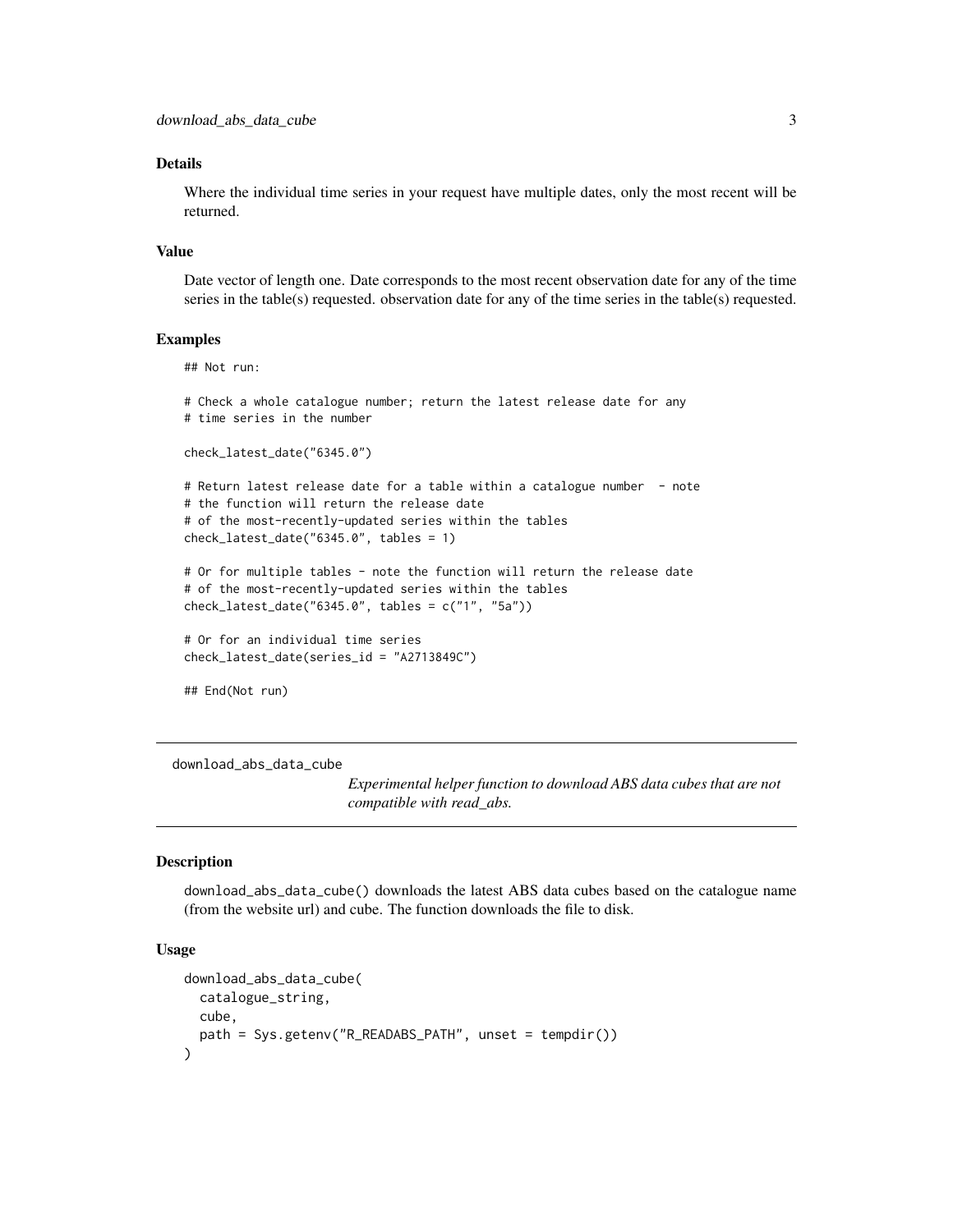#### <span id="page-3-0"></span>Arguments

| catalogue_string |                                                                                                                                                                                                                                                                                                                    |
|------------------|--------------------------------------------------------------------------------------------------------------------------------------------------------------------------------------------------------------------------------------------------------------------------------------------------------------------|
|                  | ABS catalogue name as a string from the ABS website. For example, Labour<br>Force, Australia, Detailed is "labour-force-australia-detailed". The possible cat-<br>alogues can be obtained using the helper function show_available_catalogues();<br>or search these catalogues using search_catalogues(),          |
| cube             | character. A character string that is either the complete filename or (uniquely) in<br>the filename of the data cube you want to download, e.g. "EQ09". The available<br>filenames can be obtained using the helper function get_available_filenames()                                                             |
| path             | Local directory in which downloaded files should be stored. By default, 'path'<br>takes the value set in the environment variable "R_READABS_PATH". If this<br>variable is not set, any files downloaded will be stored in a temporary directory<br>$($ tempdir $($ $)$ ). See Details below for more information. |

#### Details

Unlike read\_abs(), this function doesn't import or tidy the data. Convenience functions are provided to import and tidy key data cubes; see ?read\_payrolls() and ?read\_lfs\_grossflows().

'download\_abs\_data\_cube()' downloads an Excel spreadsheet from the ABS.

The file need to be saved somewhere on your disk. This local directory can be controlled using the 'path' argument to 'read\_abs()'. If the 'path' argument is not set, 'read\_abs()' will store the files in a directory set in the "R\_READABS\_PATH" environment variable. If this variable isn't set, files will be saved in a temporary directory.

To check the value of the "R\_READABS\_PATH" variable, run Sys.getenv("R\_READABS\_PATH"). You can set the value of this variable for a single session using Sys.setenv(R\_READABS\_PATH = <path>). If you would like to change this variable for all future R sessions, edit your '.Renviron' file and add R\_READABS\_PATH = <path> line. The easiest way to edit this file is using usethis::edit\_r\_environ().

The filepath is returned invisibly which enables piping to  $unzip()$  or read $x$ l: read\_excel.

#### See Also

Other data cube functions: [search\\_catalogues\(](#page-14-1)), [show\\_available\\_catalogues\(](#page-16-1)), [show\\_available\\_files\(](#page-17-1))

#### Examples

```
## Not run:
download_abs_data_cube(
 catalogue_string = "labour-force-australia-detailed",
 cube = "EQ09")
## End(Not run)
```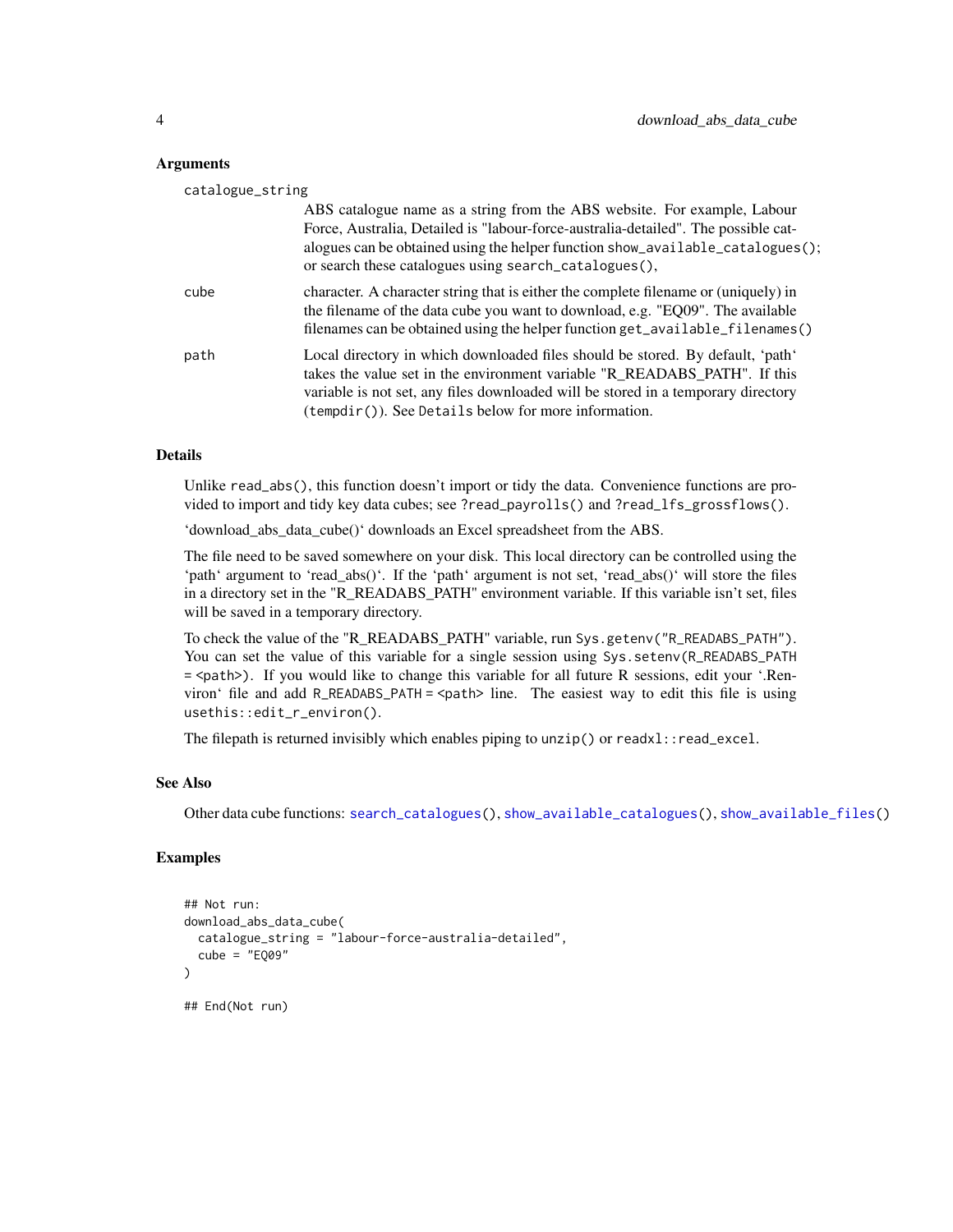<span id="page-4-0"></span>extract\_abs\_sheets *Extract data sheets from an ABS timeseries workbook saved locally as an Excel file.*

# Description

Note that this function will not tidy the data for you. Use 'read\_abs\_local()'to import and tidy data from local ABS time series spreadsheets or 'read\_abs()' to download, import and tidy ABS time series.

#### Usage

```
extract_abs_sheets(
  filename,
  table_title = NULL,
 path = Sys.getenv("R_READABS_PATH", unset = tempdir())
)
```
# Arguments

| filename    | Filename for an ABS time series spreadsheet (as string)                                                                                |
|-------------|----------------------------------------------------------------------------------------------------------------------------------------|
| table_title | String giving the full title of the ABS table, such as "Table 1. Employed persons,<br>Australia"                                       |
| path        | Local directory in which an ABS time series is stored. Default is 'Sys.getenv("R READABS PATH",<br>$\text{unset} = \text{tempdir}()$ . |

read\_abs *Download, extract, and tidy ABS time series spreadsheets*

#### Description

read\_abs() downloads ABS time series spreadsheets, then extracts the data from those spreadsheets, then tidies the data. The result is a single data frame (tibble) containing tidied data.

#### Usage

```
read_abs(
  cat_no = NULL,
  tables = "all",series_id = NULL,
  path = Sys.getenv("R_READABS_PATH", unset = tempdir()),
 metadata = TRUE,show_progress_bars = TRUE,
  retain_files = TRUE,
  check_local = TRUE
```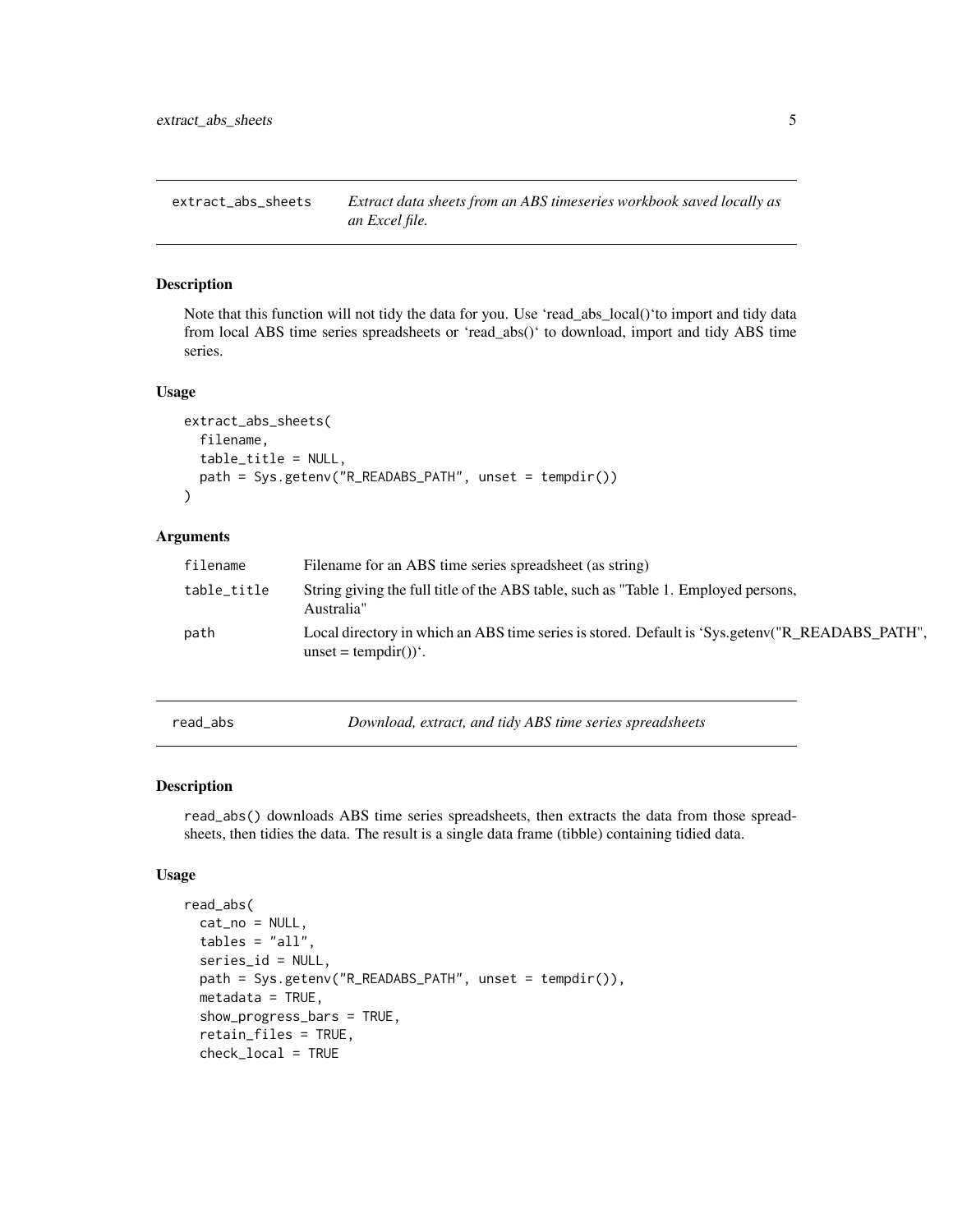read\_abs\_series(series\_id, ...)

#### Arguments

 $\mathcal{L}$ 

| cat_no             | ABS catalogue number, as a string, including the extension. For example,<br>"6202.0".                                                                                                                                                                                                                                                                       |
|--------------------|-------------------------------------------------------------------------------------------------------------------------------------------------------------------------------------------------------------------------------------------------------------------------------------------------------------------------------------------------------------|
| tables             | numeric. Time series tables in 'cat_no" to download and extract. Default is<br>"all", which will read all time series in 'cat_no'. Specify 'tables' to download<br>and import specific tables(s) - eg. 'tables = 1' or 'tables = $c(1, 5)$ '.                                                                                                               |
| series_id          | (optional) character. Supply an ABS unique time series identifier (such as "A2325807L")<br>to get only that series. This is an alternative to specifying 'cat_no'.                                                                                                                                                                                          |
| path               | Local directory in which downloaded ABS time series spreadsheets should be<br>stored. By default, 'path' takes the value set in the environment variable "R_READABS_PATH".<br>If this variable is not set, any files downloaded by read_abs() will be stored in a<br>temporary directory $($ temp $\text{dir}()$ ). See Details below for more information. |
| metadata           | logical. If 'TRUE' (the default), a tidy data frame including ABS metadata<br>(series name, table name, etc.) is included in the output. If 'FALSE', metadata<br>is dropped.                                                                                                                                                                                |
| show_progress_bars |                                                                                                                                                                                                                                                                                                                                                             |
|                    | TRUE by default. If set to FALSE, progress bars will not be shown when ABS<br>spreadsheets are downloading.                                                                                                                                                                                                                                                 |
| retain_files       | when TRUE (the default), the spreadsheets downloaded from the ABS website<br>will be saved in the directory specified with 'path'. If set to 'FALSE', the files<br>will be stored in a temporary directory.                                                                                                                                                 |
| check_local        | If 'TRUE', the default, local 'fst' files are used, if present.                                                                                                                                                                                                                                                                                             |
| $\cdots$           | Arguments to 'read_abs_series()' are passed to 'read_abs()'.                                                                                                                                                                                                                                                                                                |
|                    |                                                                                                                                                                                                                                                                                                                                                             |

# Details

'read\_abs\_series()' is a wrapper around 'read\_abs()', with 'series\_id' as the first argument.

'read\_abs()' downloads spreadsheet(s) from the ABS containing time series data. These files need to be saved somewhere on your disk. This local directory can be controlled using the 'path' argument to 'read\_abs()'. If the 'path' argument is not set, 'read\_abs()' will store the files in a directory set in the "R\_READABS\_PATH" environment variable. If this variable isn't set, files will be saved in a temporary directory.

To check the value of the "R\_READABS\_PATH" variable, run Sys.getenv("R\_READABS\_PATH"). You can set the value of this variable for a single session using Sys.setenv(R\_READABS\_PATH = <path>). If you would like to change this variable for all future R sessions, edit your '.Renviron' file and add R\_READABS\_PATH = <path> line. The easiest way to edit this file is using usethis::edit\_r\_environ().

#### Value

A data frame (tibble) containing the tidied data from the ABS time series table(s).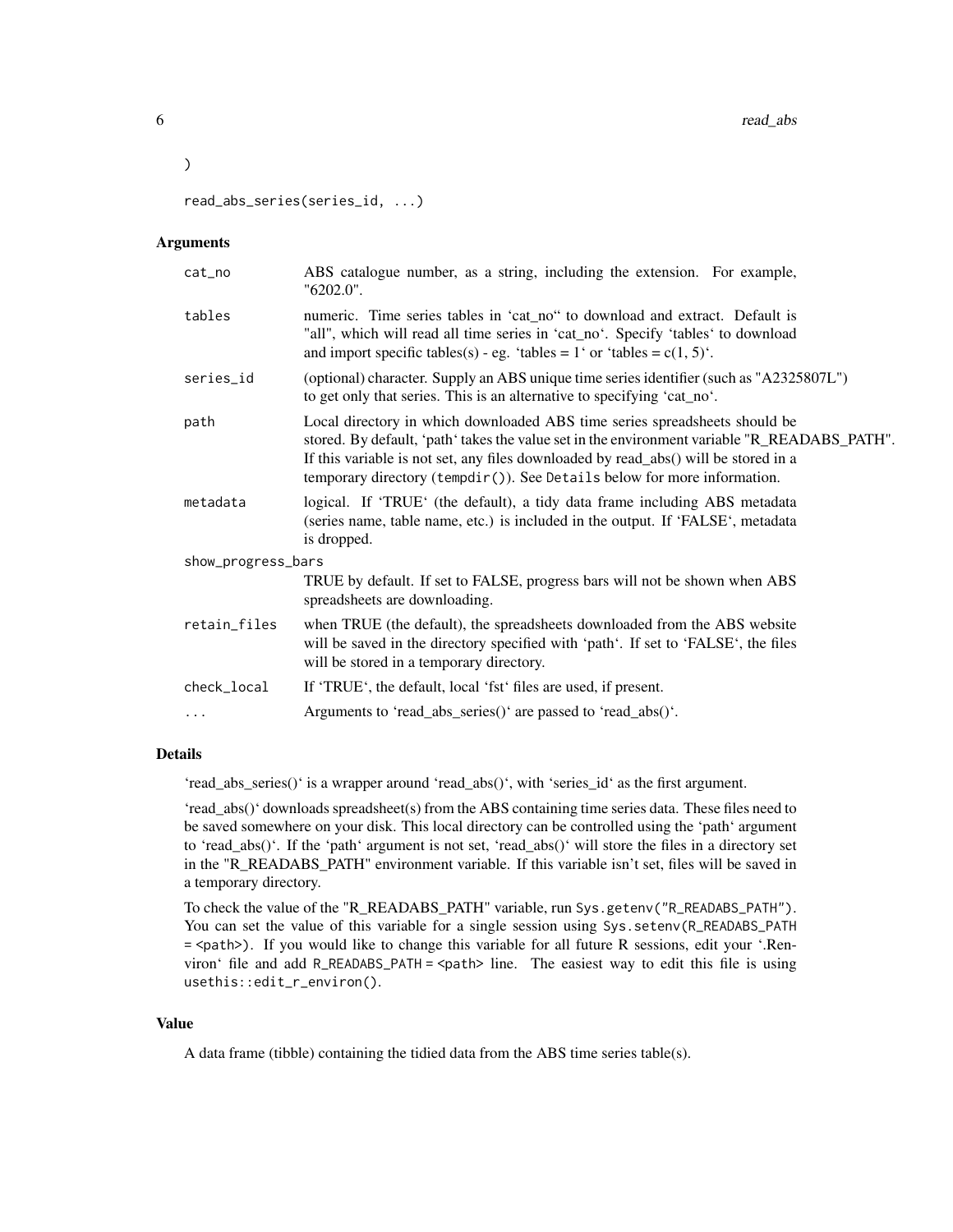# <span id="page-6-0"></span>read\_abs\_data 7

#### Examples

```
# Download and tidy all time series spreadsheets
# from the Wage Price Index (6345.0)
## Not run:
wpi <- read_abs("6345.0")
## End(Not run)
# Download table 1 from the Wage Price Index
## Not run:
wpi_t1 <- read_abs("6345.0", tables = "1")
## End(Not run)
# Or tables 1 and 2a from the WPI
## Not run:
wpi_t1_t2a <- read_abs("6345.0", tables = c("1", "2a"))
## End(Not run)
# Get two specific time series, based on their time series IDs
## Not run:
cpi <- read_abs(series_id = c("A2325806K", "A2325807L"))
## End(Not run)
# Get series IDs using the `read_abs_series()` wrapper function
## Not run:
cpi <- read_abs_series(c("A2325806K", "A2325807L"))
## End(Not run)
```
read\_abs\_data *Extracts ABS time series data from local Excel spreadsheets and converts to long format.*

# Description

'read\_abs\_data()' is soft deprecated and will be removed in a future version. Please use 'read\_abs\_local()' to import and tidy locally-stored ABS time series spreadsheets, or 'read\_abs()' to download, import, and tidy time series spreadsheets from the ABS website.

#### Usage

```
read_abs_data(path, sheet)
```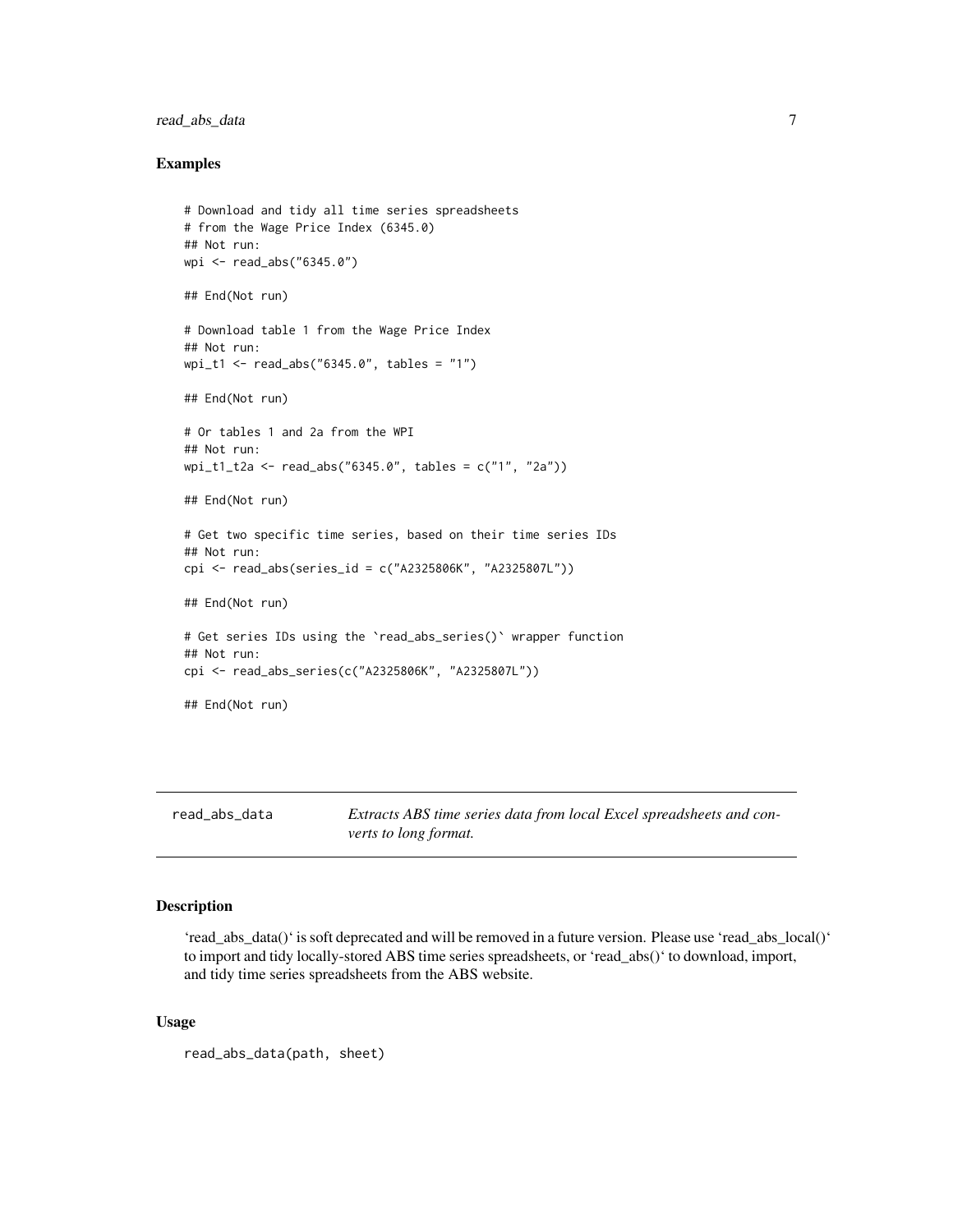# <span id="page-7-0"></span>Arguments

| path  | Filepath to Excel spreadsheet. |
|-------|--------------------------------|
| sheet | Sheet name or number.          |

# Value

Long-format dataframe

read\_abs\_local *Read and tidy locally-saved ABS time series spreadsheet(s)*

# Description

If you need to download and tidy time series data from the ABS, use read\_abs(). read\_abs\_local() imports and tidies data from ABS time series spreadsheets that are already saved to your local drive.

# Usage

```
read_abs_local(
  cat\_no = NULL,filenames = NULL,
  path = Sys.getenv("R_READABS_PATH", unset = tempdir()),
  use_fst = TRUE,metadata = TRUE
\mathcal{L}
```

| cat_no    | character; a single catalogue number such as "6202.0". When 'cat_no' is speci-<br>fied, all local files in 'path' corresponding to the specified catalogue number will<br>be imported. For example, if you run 'read_abs_local("6202.0")', it will look in<br>the '6202.0' sub-folder of 'path' and attempt to load any xls and xlsx files in<br>that location. If 'cat_no" is specified, 'filenames' will be ignored. |
|-----------|------------------------------------------------------------------------------------------------------------------------------------------------------------------------------------------------------------------------------------------------------------------------------------------------------------------------------------------------------------------------------------------------------------------------|
| filenames | character vector of at least one filename of a locally-stored ABS time series<br>spreadsheet. For example, "6202001.xls" or c("6202001.xls", "6202005.xls").<br>Ignored if a value is supplied to 'cat_no'. If 'filenames' is blank and 'cat_no'<br>is blank, 'read_abs_local()' will attempt to read all .xls and .xlsx files in the<br>directory specified with 'path'.                                              |
| path      | path to local directory containing ABS time series file(s). Default is 'Sys.getenv("R_READABS_PATH",<br>unset = tempdir())'. If nothing is specified in 'filenames' or 'cat_no', 'read_abs_local()'<br>will attempt to read all .xls and .xlsx files in the directory specified with 'path'.                                                                                                                           |
| use_fst   | logical. If 'TRUE' (the default) then, if an 'fst' file of the tidy data frame has<br>already been saved in 'path', it is read immediately.                                                                                                                                                                                                                                                                            |
| metadata  | logical. If 'TRUE' (the default), a tidy data frame including ABS metadata<br>(series name, table name, etc.) is included in the output. If 'FALSE', metadata<br>is dropped.                                                                                                                                                                                                                                           |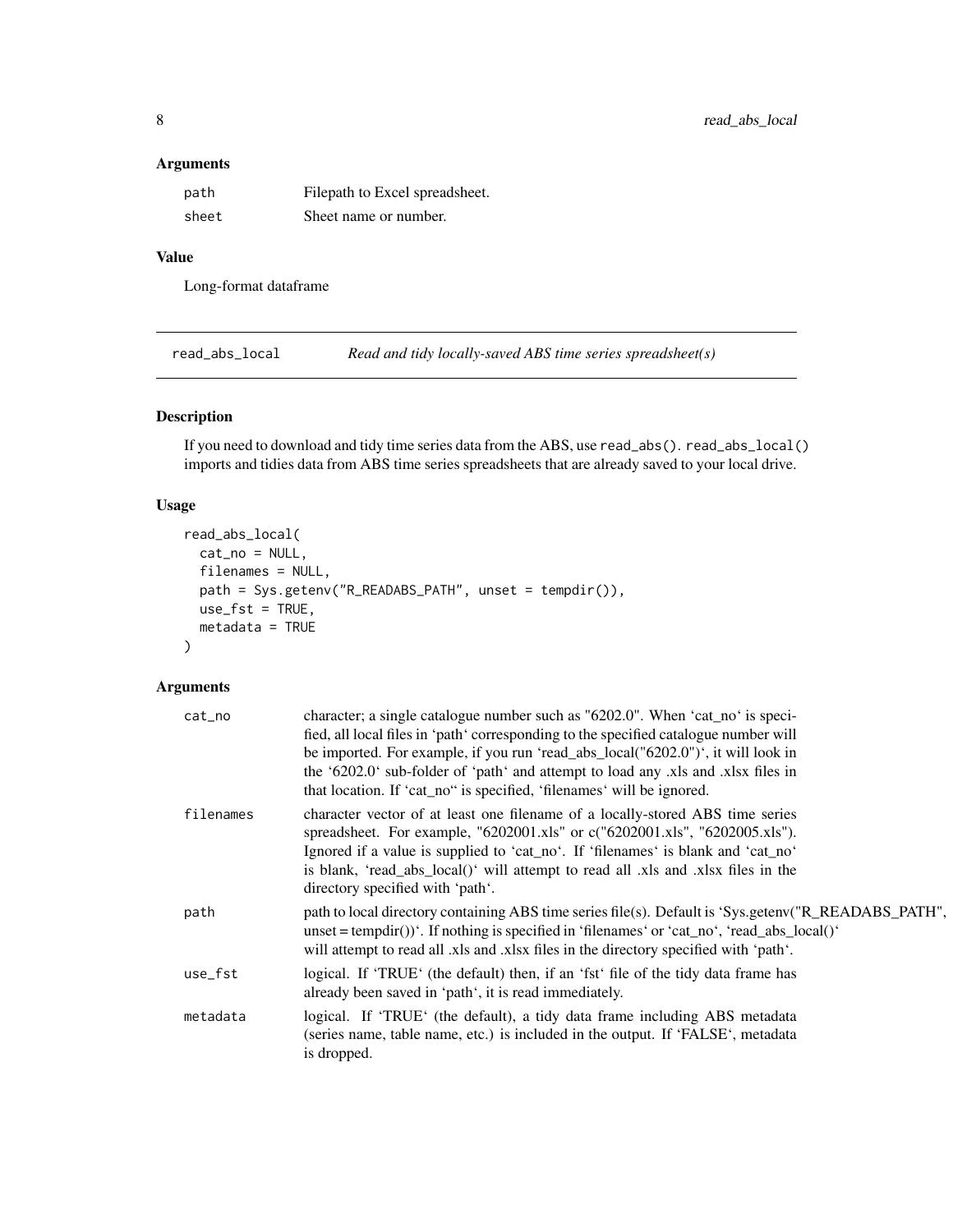# <span id="page-8-0"></span>Details

Unlike read\_abs(), the 'table\_title' column in the data frame returned by read\_abs\_local() is blank. If you require 'table\_title', please use read\_abs() instead.

# Examples

```
# Load and tidy two specified files from the "data/ABS" subdirectory
# of your working directory
## Not run:
lfs <- read_abs_local(c("6202001.xls", "6202005.xls"))
## End(Not run)
```

| read_abs_metadata | Extracts ABS series metadata directly from Excel spreadsheets and |
|-------------------|-------------------------------------------------------------------|
|                   | converts to long-form.                                            |

# Description

Extracts ABS series metadata directly from Excel spreadsheets and converts to long-form.

# Usage

```
read_abs_metadata(path, sheet)
```
# Arguments

| path  | Filepath to Excel spreadsheet. |
|-------|--------------------------------|
| sheet | Sheet name or number.          |

#### Value

Long-form dataframe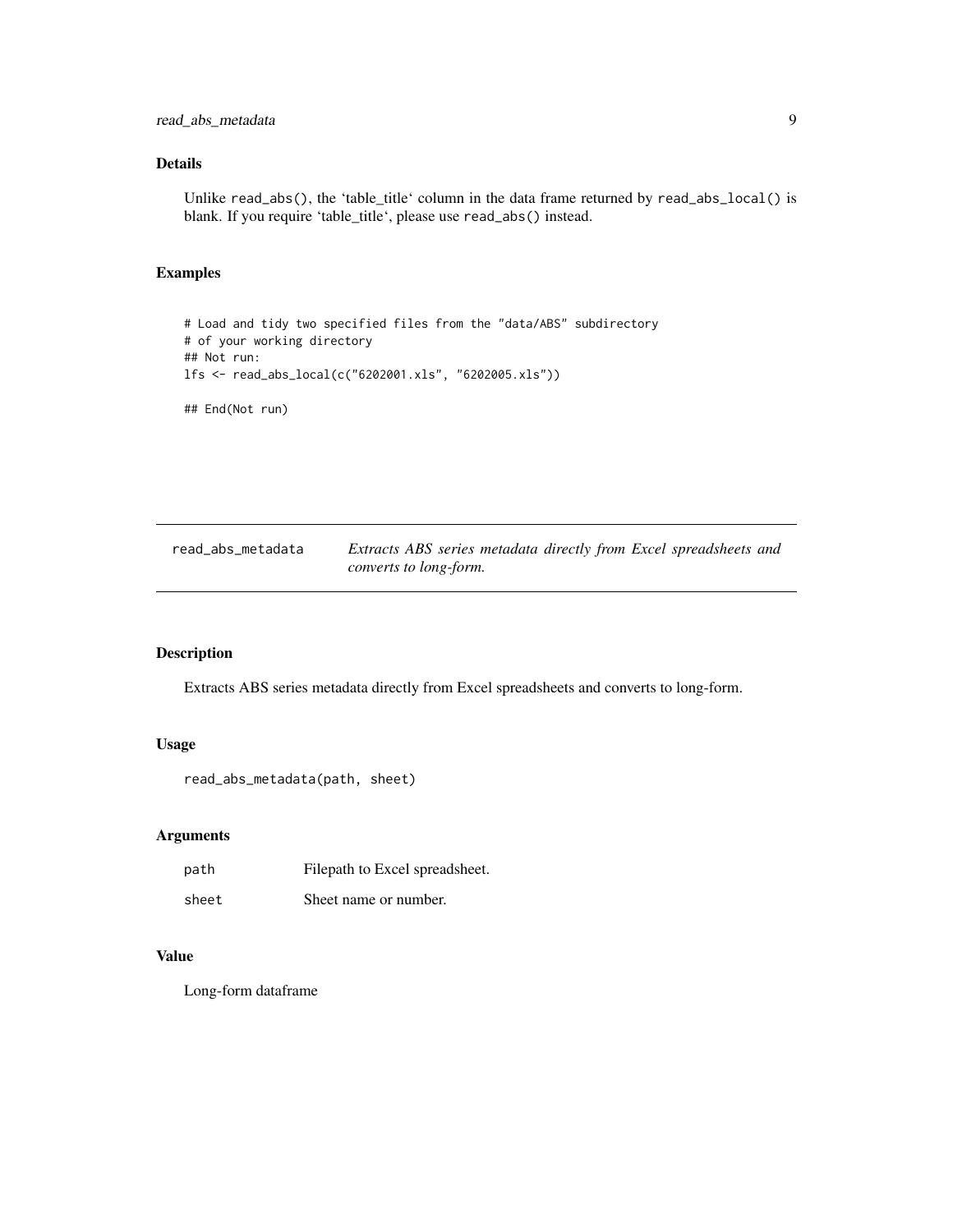<span id="page-9-0"></span>read\_awe *read\_awe*

# Description

Convenience function to obtain wage levels from ABS 6302.0, Average Weekly Earnings, Australia.

## Usage

```
read_awe(
 wage_measure = c("awote", "ftawe", "awe"),
  sex = c("persons", "males", "females"),
  sector = c("total", "private", "public"),
  state = c("all", "nsw", "vic", "qld", "sa", "wa", "tas", "nt", "act"),
 na.rm = FALSE,
 path = Sys.getenv("R_READABS_PATH", unset = tempdir()),
 show_progress_bars = FALSE,
 check_local = FALSE
\mathcal{L}
```

| wage_measure       | Character of length 1. Must be one of:                                                                                                                                                                                        |
|--------------------|-------------------------------------------------------------------------------------------------------------------------------------------------------------------------------------------------------------------------------|
|                    | • 'awote' Average weekly ordinary time earnings; also known as Full-time<br>adult ordinary time earnings                                                                                                                      |
|                    | • 'ftawe' Full-time adult total earnings                                                                                                                                                                                      |
|                    | • 'awe' Average weekly total earnings of all employees                                                                                                                                                                        |
| sex                | Character of length 1. Must be one of: 'persons', 'males', or 'females'.                                                                                                                                                      |
| sector             | Character of length 1. Must be one of: 'total', 'private', or 'public'. Note that<br>you cannot get sector-by-state data; if 'state' is not 'all' then 'sector' must be<br>'total'.                                           |
| state              | Character of length 1. Must be one of: 'all', 'nsw', 'vic', 'qld', 'sa', 'wa', 'nt',<br>or 'act'. Note that you cannot get sector-by-state data; if 'sector' is not 'total'<br>then 'state' must be 'all'.                    |
| $na$ . $rm$        | Logical. 'FALSE' by default. If 'FALSE', a consistent quarterly series is re-<br>turned, with 'NA' values for quarters in which there is no data. If 'TRUE', only<br>dates with data are included in the returned data frame. |
| path               | See '?read_abs'                                                                                                                                                                                                               |
| show_progress_bars |                                                                                                                                                                                                                               |
|                    | See '?read_abs'                                                                                                                                                                                                               |
| check_local        | See '?read_abs'                                                                                                                                                                                                               |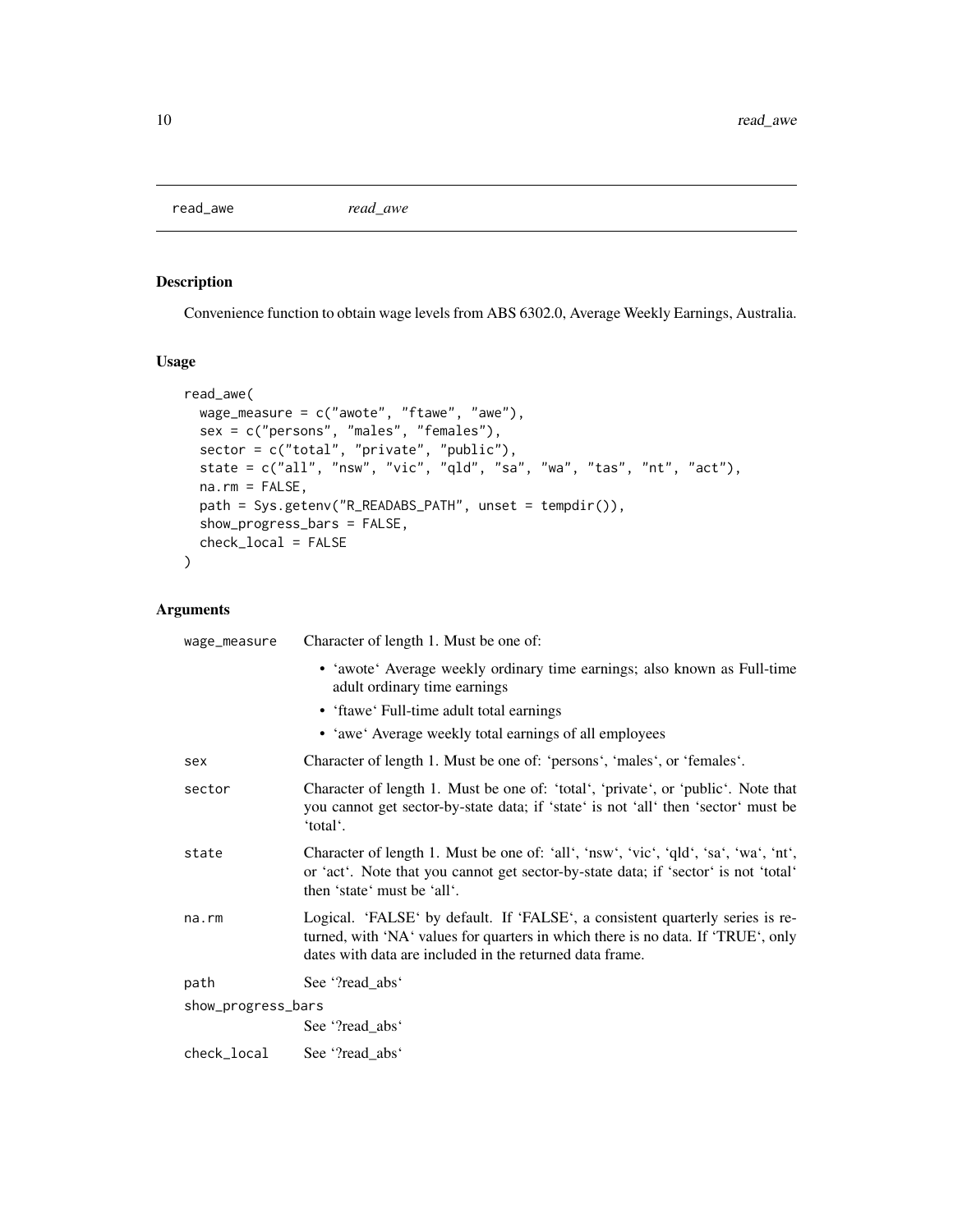#### <span id="page-10-0"></span>read\_cpi 11

#### Details

The latest AWE data is available using 'read\_abs(cat\_no = "6302.0", tables = 2)'. However, this time series only goes back to 2012, when the ABS switched from quarterly to biannual collection and release of the AWE data. The 'read\_awe()' function assembles on time series back to November 1983 quarter; it is quarterly to 2012 and biannual from then. Note that the data returned with this function is consistently quarterly; any quarters for which there are no observations are recorded as 'NA' unless 'na.rm' = 'TRUE'.

#### Value

A 'tbl\_df' with four columns: 'date', 'sex', 'wage\_measure' and 'value'. The data is nominal and seasonally adjusted.

#### Examples

```
## Not run:
read_awe("awote", "persons")
## End(Not run)
```
read\_cpi *Download a tidy tibble containing the Consumer Price Index from the ABS*

#### Description

read\_cpi() uses the read\_abs() function to download, import, and tidy the Consumer Price Index from the ABS. It returns a tibble containing two columns: the date and the CPI index value that corresponds to that date. This makes joining the CPI to another dataframe easy. read\_cpi() returns the original (ie. not seasonally adjusted) all groups CPI for Australia. If you want the analytical series (eg. seasonally adjusted CPI, or trimmed mean CPI), you can use read\_abs().

#### Usage

```
read_cpi(
  path = Sys.getenv("R_READABS_PATH", unset = tempdir()),
  show_progress_bars = TRUE,
  check_local = FALSE,
  retain_files = FALSE
\mathcal{L}
```
#### Arguments

path character; default is "data/ABS". Only used if retain\_files is set to TRUE. Local directory in which to save downloaded ABS time series spreadsheets.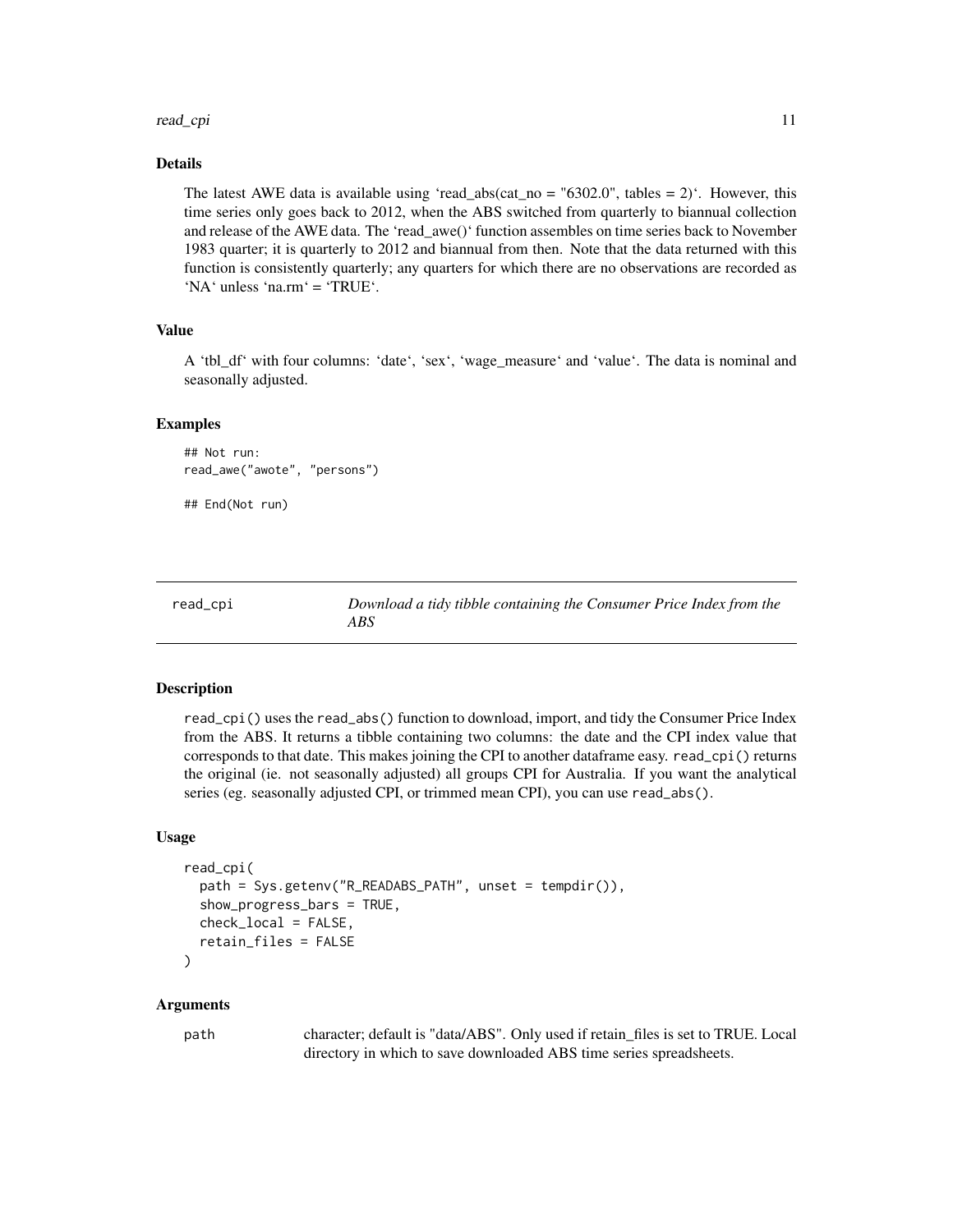<span id="page-11-0"></span>

| show_progress_bars |                                                                                                                                                 |
|--------------------|-------------------------------------------------------------------------------------------------------------------------------------------------|
|                    | logical; TRUE by default. If set to FALSE, progress bars will not be shown<br>when ABS spreadsheets are downloading.                            |
| check_local        | logical; FALSE by default. See ?read_abs.                                                                                                       |
| retain_files       | logical; FALSE by default. When TRUE, the spreadsheets downloaded from the<br>ABS website will be saved in the directory specified with 'path'. |

#### Examples

# Create a tibble called 'cpi' that contains the CPI index # numbers for each quarter cpi <- read\_cpi() # This tibble can now be joined to another to help streamline the process of # deflating nominal values.

read\_lfs\_grossflows *Download, import and tidy 'gross flows' data cube from the monthly ABS Labour Force survey.*

# Description

This convenience function downloads, imports and tidies the 'gross flows' data cube from the monthly ABS Labour Force survey. The gross flows data cube (GM1) shows estimates of the number of people who transitioned from one labour force status to another between two months.

# Usage

```
read_lfs_grossflows(
 weights = c("current", "previous"),
 path = Sys.getenv("R_READABS_PATH", unset = tempdir())
)
```

| weights | either "current" or "previous". If "current", figures will use the current<br>month's Labour Force survey weights; if "previous", the previous month's<br>weights are used.                                                                                                                                         |
|---------|---------------------------------------------------------------------------------------------------------------------------------------------------------------------------------------------------------------------------------------------------------------------------------------------------------------------|
| path    | Local directory in which downloaded files should be stored. By default, 'path'<br>takes the value set in the environment variable "R READABS PATH". If this<br>variable is not set, any files downloaded will be stored in a temporary directory<br>('tempdir()'). See 'Details' in ?read_abs for more information. |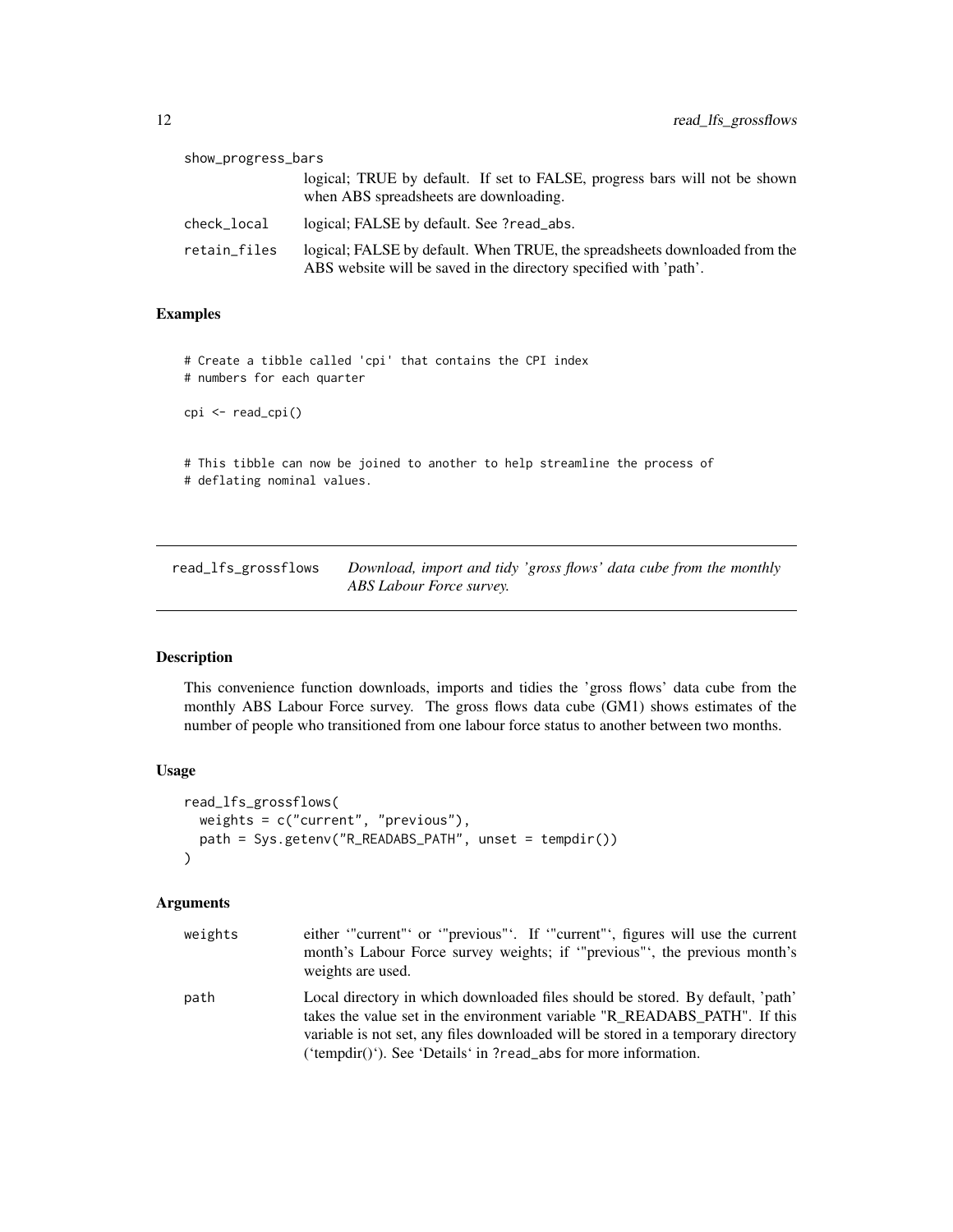# <span id="page-12-0"></span>read\_payrolls 13

# Value

A tibble containing data cube GM1 from the monthly Labour Force survey.

# Examples

```
## Not run:
read_lfs_grossflows()
```
## End(Not run)

read\_payrolls *Download and tidy ABS payroll jobs and wages data*

# Description

Import a tidy tibble of ABS Weekly Payrolls data.

# Usage

```
read_payrolls(
  series = c("industry_jobs", "industry_wages", "sa4_jobs", "sa3_jobs",
    "subindustry_jobs", "empsize_jobs", "gccsa_jobs", "sex_age_jobs"),
 path = Sys.getenv("R_READABS_PATH", unset = tempdir())
\mathcal{L}
```

| series | Character. Must be one of:                                                                                                                                                                                                                                                                            |
|--------|-------------------------------------------------------------------------------------------------------------------------------------------------------------------------------------------------------------------------------------------------------------------------------------------------------|
|        | • "industry_jobs" Payroll jobs by industry division, state, sex, and age group<br>(Table 4)                                                                                                                                                                                                           |
|        | • "industry_wages" Total wages by industry division, state, sex, and age group<br>(Table 4)                                                                                                                                                                                                           |
|        | • "sa4_jobs" Payroll jobs by statistical area 4 (SA4) and state (Table 5)                                                                                                                                                                                                                             |
|        | · "sa3_jobs Payroll jobs by statistical area 4 (SA4), statistical area 3 (SA3),<br>and state (Table 5)                                                                                                                                                                                                |
|        | • "subindustry_jobs" Payroll jobs by industry sub-division and industry divi-<br>sion (Table 6)                                                                                                                                                                                                       |
|        | • "empsize_jobs" Payroll jobs by size of employer (number of employees)<br>and state (Table 7)                                                                                                                                                                                                        |
|        | • "gccsa_jobs" Payroll jobs by Greater Capital City Statistical Area (Table 5)                                                                                                                                                                                                                        |
|        | • "sex_age_jobs Payroll jobs by sex and age (Table 8)                                                                                                                                                                                                                                                 |
|        | The default is "industry_jobs".                                                                                                                                                                                                                                                                       |
| path   | Local directory in which downloaded ABS time series spreadsheets should be<br>stored. By default, 'path' takes the value set in the environment variable "R_READABS_PATH".<br>If this variable is not set, any files downloaded by read_abs() will be stored in a<br>temporary directory (tempdir()). |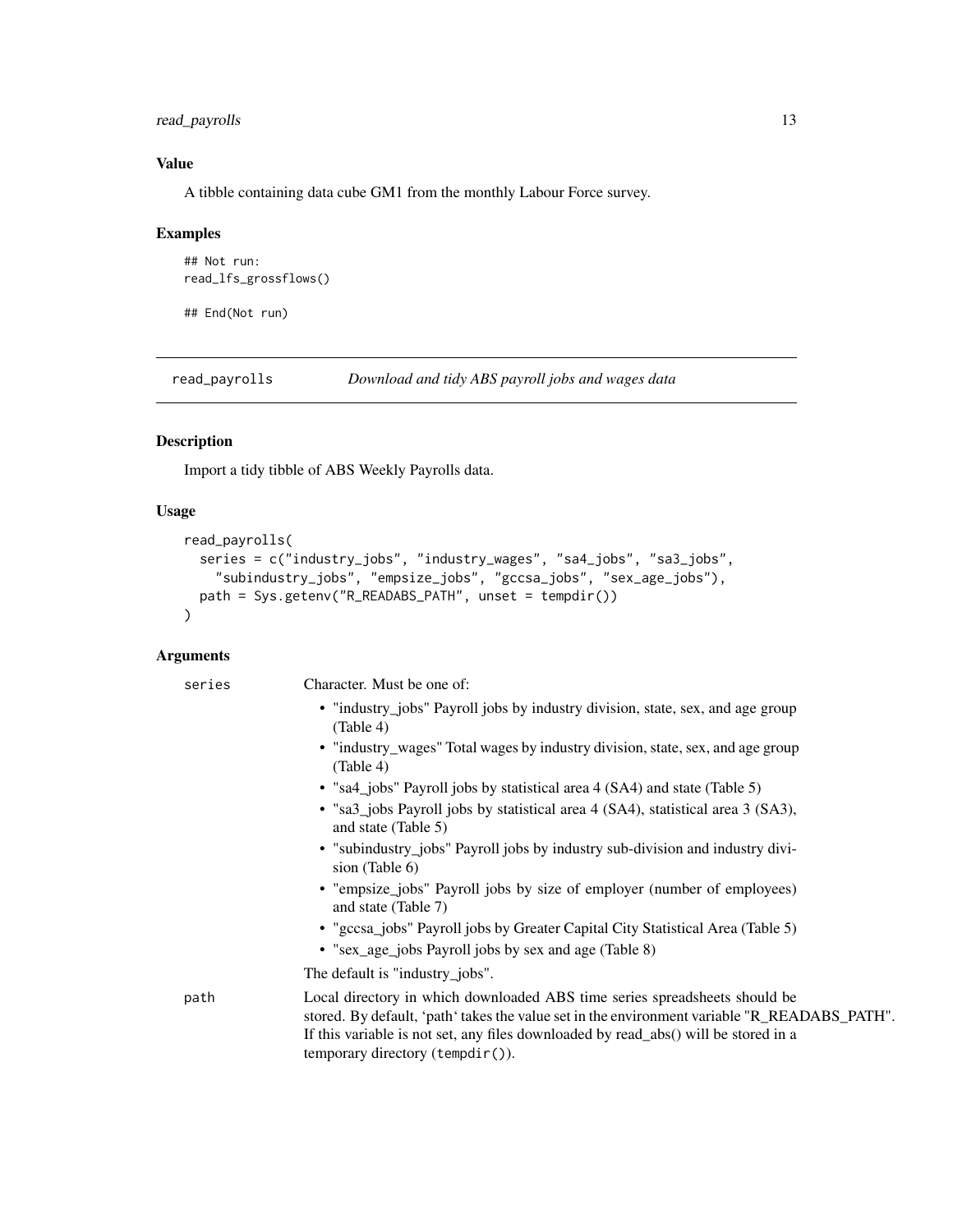# Details

The ABS 'Weekly Payroll Jobs and Wages in Australia' dataset is very useful to analysts of the Australian labour market. It draws upon data collected by the Australian Taxation Office as part of its Single-Touch Payroll initiative and supplements the monthly Labour Force Survey. Unfortunately, the data as published by the ABS (1) is not in a standard time series spreadsheet; and (2) is messy in various ways that make it hard to read in R. This convenience function uses 'download\_abs\_data\_cube()' to import the payrolls data, and then tidies it up.

# Value

A tidy (long) 'tbl\_df'. The number of columns differs based on the 'series'.

#### Examples

```
## Not run:
# Fetch payroll jobs by industry and state (the default, "industry_jobs")
read_payrolls()
# Payroll jobs by employer size
read_payrolls("empsize_jobs")
```
## End(Not run)

scrape\_abs\_catalogues *Helper function for* download\_abs\_data\_cube *to scrape the available catalogues from the ABS website.*

#### Description

This function downloads a new version of the lookup table used by show\_available\_catalogues.

#### Usage

```
scrape_abs_catalogues()
```
#### Value

A tibble containing the catalogues and how they are organised on the ABS website.

<span id="page-13-0"></span>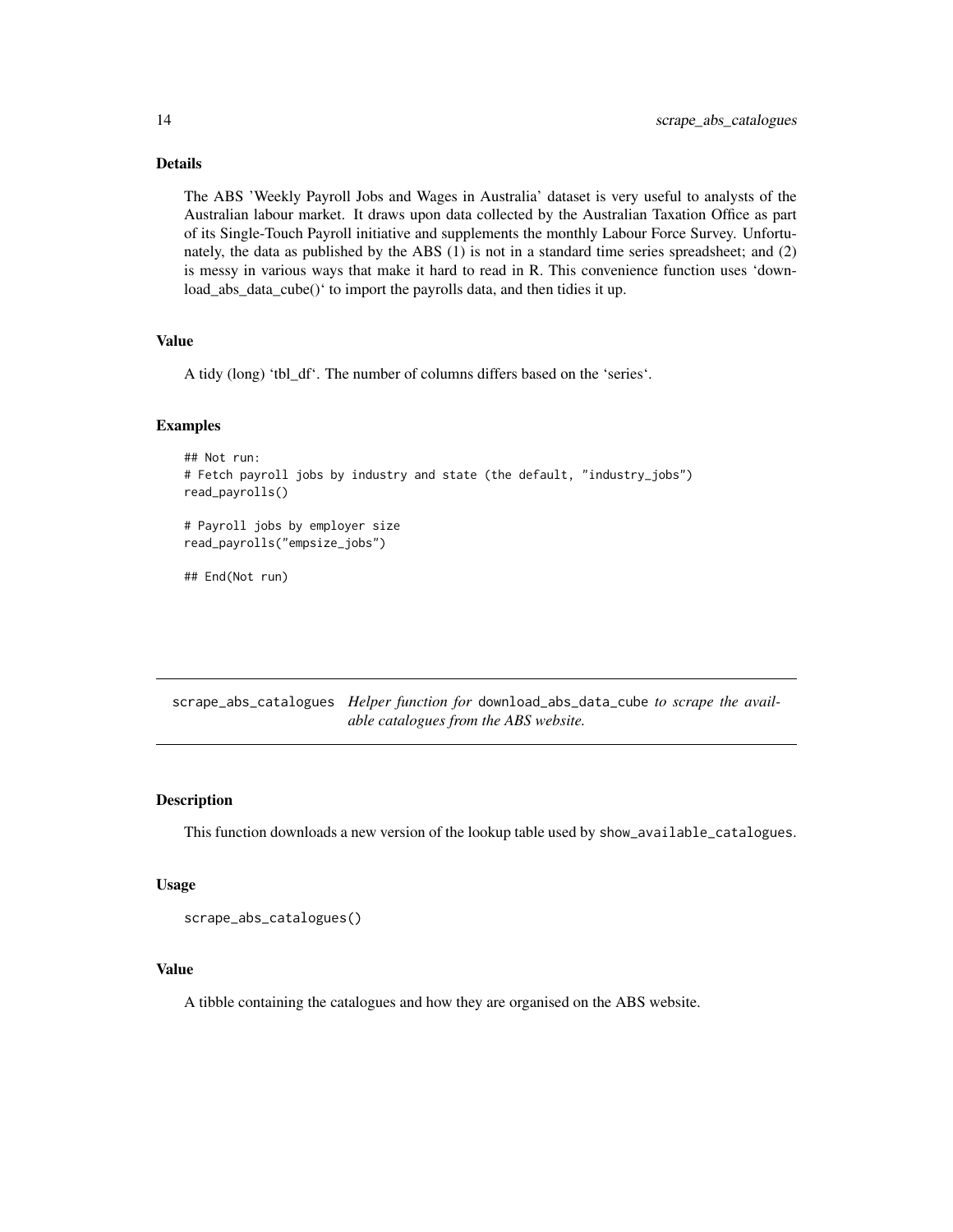<span id="page-14-1"></span><span id="page-14-0"></span>search\_catalogues *Search for ABS catalogues that match a string*

#### Description

'download\_abs\_data\_cube()' requires that you specify a 'catalogue'. 'search\_catalogues()' helps you find the catalogue you want, by searching for a given string in the catalogue names, product title, and broad topic.

#### Usage

search\_catalogues(string, refresh = FALSE)

#### Arguments

| string  | Character. A word or phrase you want to search for, such as "labour" or "union".<br>Not case sensitive.                        |
|---------|--------------------------------------------------------------------------------------------------------------------------------|
| refresh | Logical. 'FALSE' by default. If 'TRUE', will re-scrape the ABS website to<br>ensure that the list of catalogues is up-to-date. |

# Value

A data frame (tibble) containing the topic ('heading'), product title ('sub\_heading'), catalogue ('catalogue') and URL ('URL') of any catalogues that match the provided string.

# See Also

Other data cube functions: [download\\_abs\\_data\\_cube\(](#page-2-1)), [show\\_available\\_catalogues\(](#page-16-1)), [show\\_available\\_files\(](#page-17-1))

#### Examples

```
search_catalogues("labour")
```
search\_files *Search for a file within an ABS catalogue*

# Description

Search for a file within an ABS catalogue

## Usage

```
search_files(string, catalogue, refresh = FALSE)
```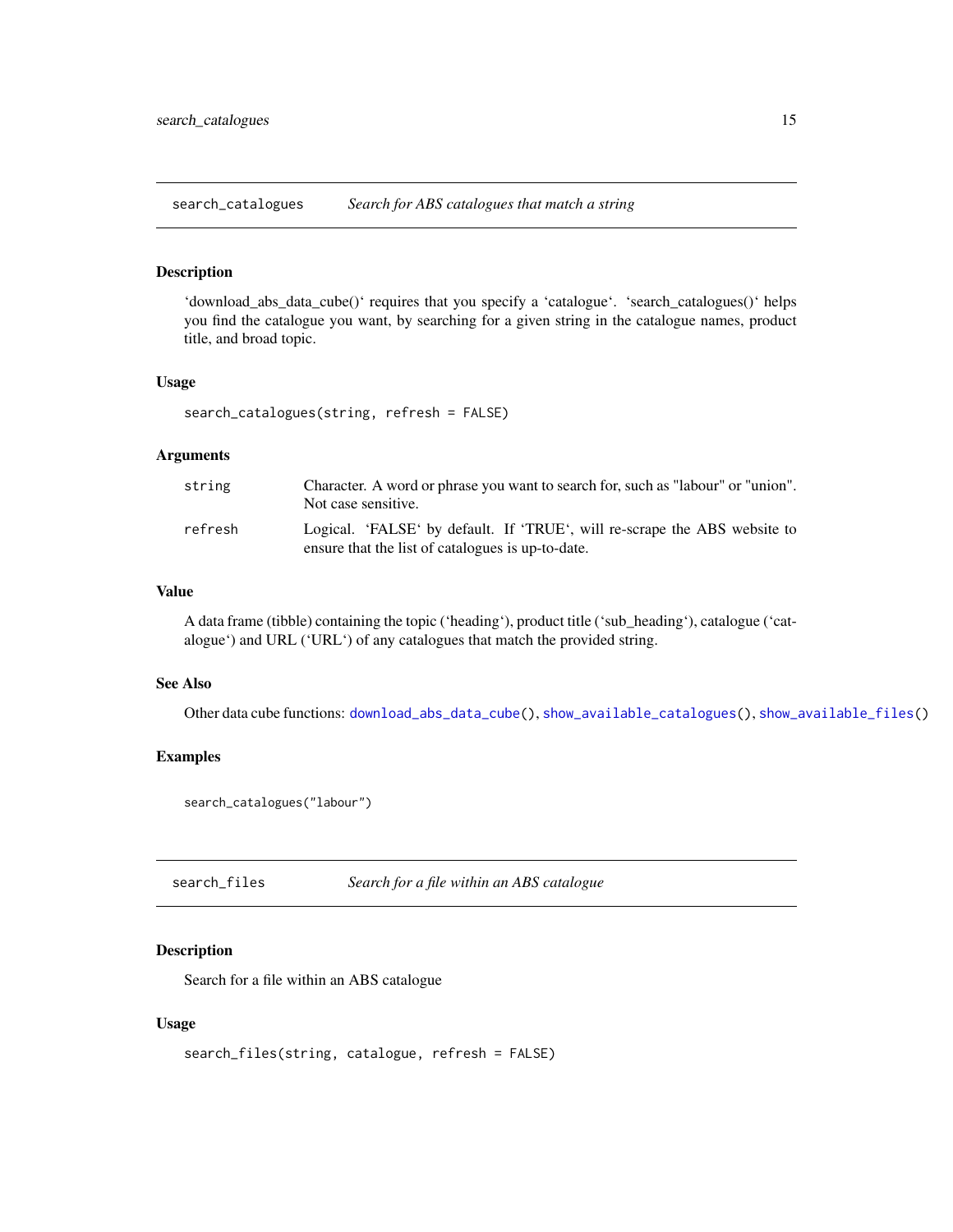# <span id="page-15-0"></span>Arguments

| string    | String to search for among filenames in a catalogue                                                 |
|-----------|-----------------------------------------------------------------------------------------------------|
| catalogue | Name of catalogue                                                                                   |
| refresh   | logical; 'FALSE' by default. When 'TRUE', will re-scrape the list of files within<br>the catalogue. |

#### Examples

```
## Not run: search_files("GM1", "labour-force-australia")
```
separate\_series *Separate the series column in a tidy ABS time series data frame*

# Description

Separate the 'series' column in a data frame (tibble) downloaded using read\_abs() into multiple columns using the ";" separator.

#### Usage

```
separate_series(
  data,
  column_names = NULL,
  remove_totals = FALSE,
 remove_nas = FALSE
)
```
# Arguments

| data          | A data frame (tibble) containing tidied data from the ABS time series table(s).                                                                                  |
|---------------|------------------------------------------------------------------------------------------------------------------------------------------------------------------|
| column_names  | (optional) character vector. Supply a vector of column names, such as c ("group_name", "variable", "ge<br>If not supplied, columns will be named "series_1" etc. |
| remove_totals | logical. FALSE by default. If set to TRUE, any series rows that contain the word<br>"total" will be removed.                                                     |
| remove_nas    | locical. FALSE by default. If set to TRUE, any rows containining an NA in at<br>least one of the separated series columns will be removed.                       |

#### Value

A data frame (tibble) containing the tidied data from the ABS time series table(s).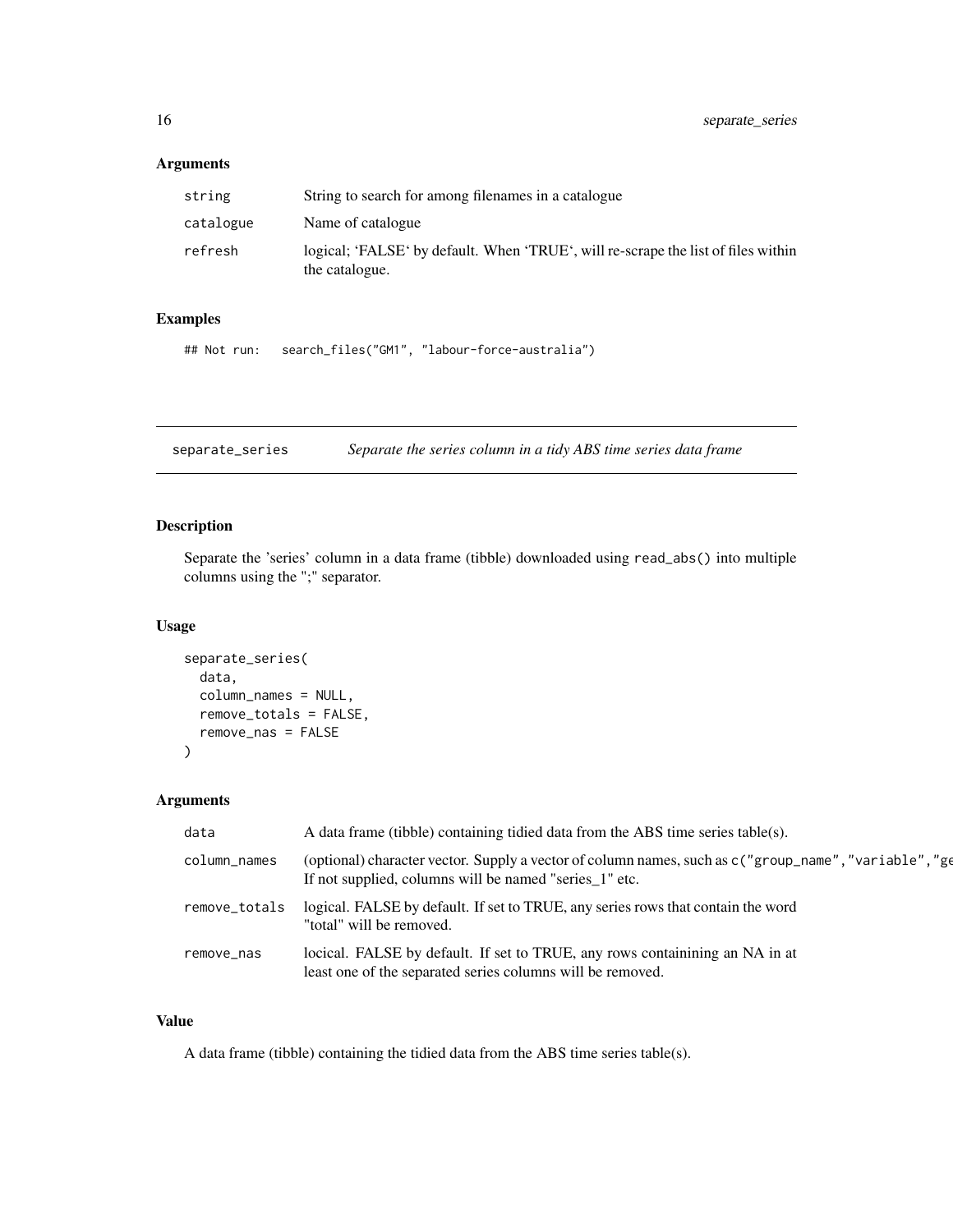<span id="page-16-0"></span>show\_available\_catalogues 17

# Examples

```
## Not run:
wpi <- read_abs("6345.0", 1) %>%
  separate_series()
```
## End(Not run)

<span id="page-16-1"></span>show\_available\_catalogues

*Helper function for* download\_abs\_data\_cube *to show the available catalogues.*

# Description

This function lists the possible catalogues that are available on the ABS website. These catalogues must be specified as a string as an argument to download\_abs\_data\_cube.

# Usage

```
show_available_catalogues(selected_heading = NULL, refresh = FALSE)
```
#### Arguments

| selected_heading |                                                                                                                                                                 |
|------------------|-----------------------------------------------------------------------------------------------------------------------------------------------------------------|
|                  | optional character string specifying the heading on the ABS statistics webpage.                                                                                 |
|                  | e.g. "Earnings and work hours"                                                                                                                                  |
| refresh          | logical; 'FALSE' by default. If 'FALSE', an internal table of the available ABS<br>catalogues is used. If 'TRUE', this table is refreshed from the ABS website. |

# Value

a character vector of catalogues.

#### See Also

Other data cube functions: [download\\_abs\\_data\\_cube\(](#page-2-1)), [search\\_catalogues\(](#page-14-1)), [show\\_available\\_files\(](#page-17-1))

# Examples

show\_available\_catalogues("Earnings and work hours")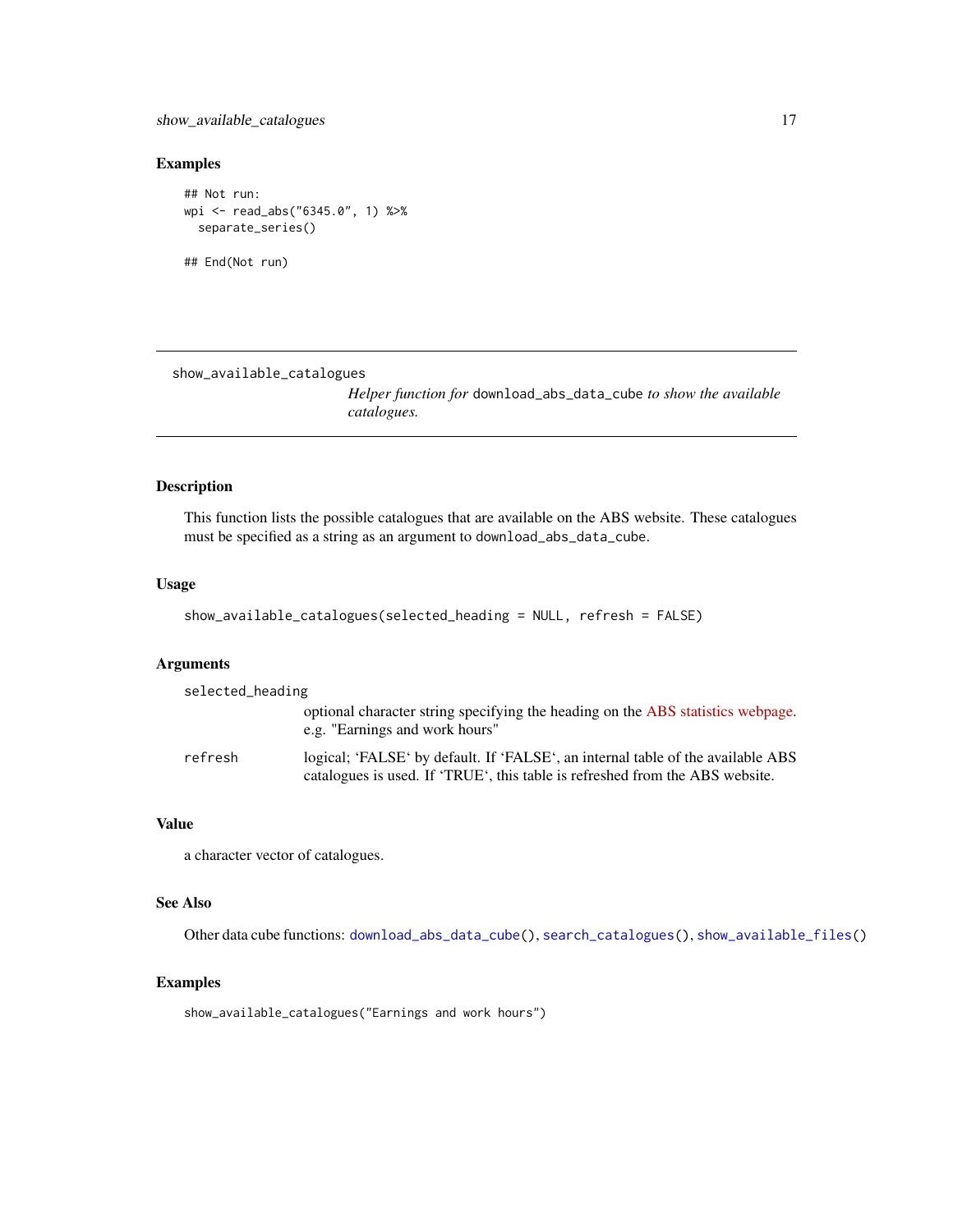<span id="page-17-1"></span><span id="page-17-0"></span>show\_available\_files *Helper function to show the files available in a particular catalogue number.*

## Description

To be used in conjunction with get\_abs\_data\_cube().

#### Usage

```
show_available_files(catalogue_string, refresh = FALSE)
get_available_files(catalogue_string, refresh = FALSE)
```
#### Arguments

catalogue\_string

|         | character string specifying the catalogue, e.g. "labour-force-australia-detailed".<br>You can use show_available_catalogues() see all the possible catalogues,<br>or search catalogues () to find catalogues that contain a given string. |
|---------|-------------------------------------------------------------------------------------------------------------------------------------------------------------------------------------------------------------------------------------------|
| refresh | logical; 'FALSE' by default. If 'FALSE', an internal table of the available ABS<br>catalogues is used. If 'TRUE', this table is refreshed from the ABS website.                                                                           |

#### Details

This function lists the possible files that are available in a catalogue. The filename (or an unambiguous part of the filename) must be specified as a string as an argument to download\_abs\_data\_cube.

'get\_available\_files()' is an alias for 'show\_available\_files()'.

# Value

A tibble containing the title of the file, the filename and the complete url.

# See Also

Other data cube functions: [download\\_abs\\_data\\_cube\(](#page-2-1)), [search\\_catalogues\(](#page-14-1)), [show\\_available\\_catalogues\(](#page-16-1)) Other data cube functions: [download\\_abs\\_data\\_cube\(](#page-2-1)), [search\\_catalogues\(](#page-14-1)), [show\\_available\\_catalogues\(](#page-16-1))

## Examples

```
## Not run:
show_available_files("labour-force-australia-detailed")
```
## End(Not run)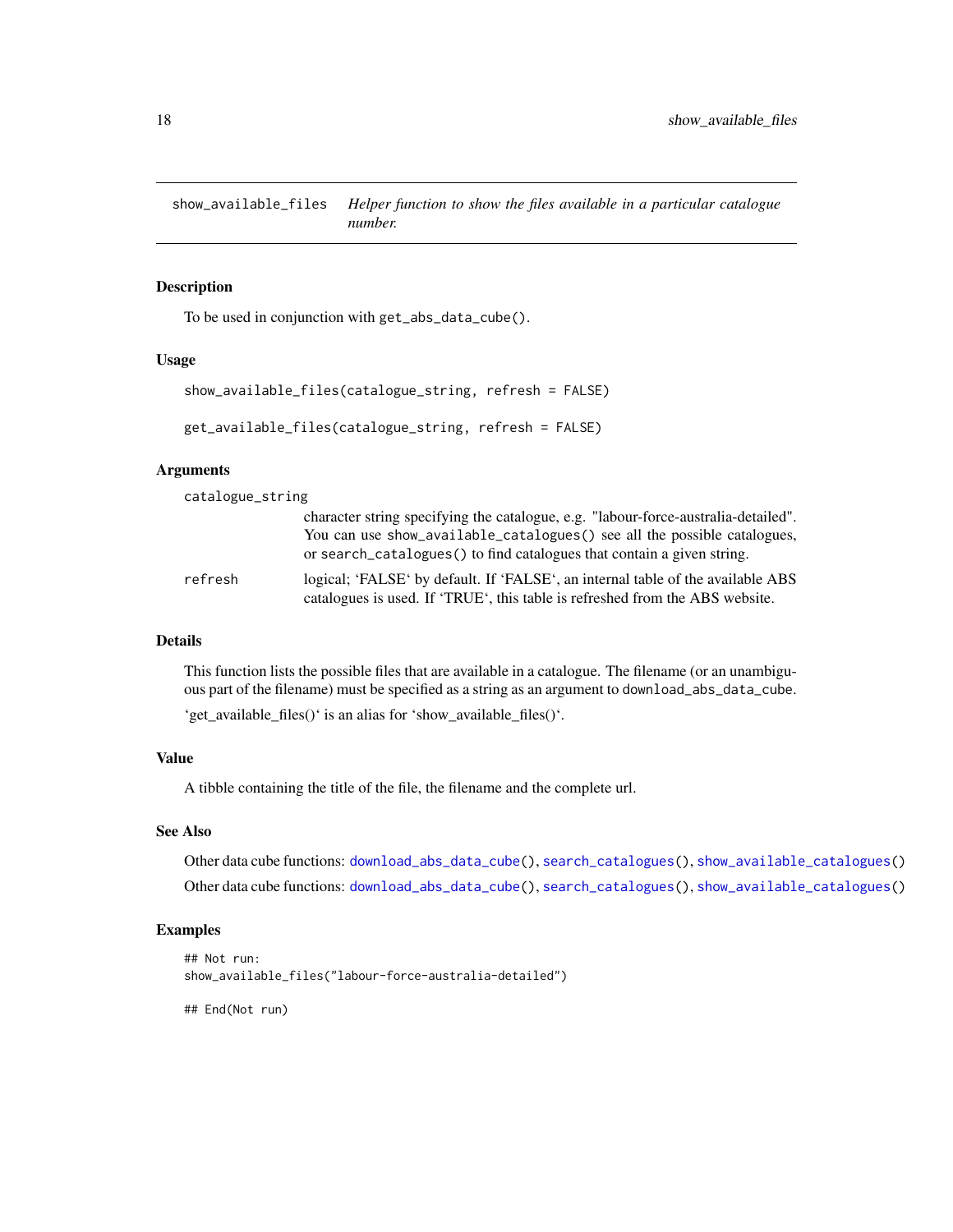<span id="page-18-0"></span>

# Description

Tidy ABS time series data.

#### Usage

tidy\_abs(df, metadata = TRUE)

# Arguments

| df       | A data frame containing ABS time series data that has been extracted using<br>extract_abs_sheets.                                                                            |
|----------|------------------------------------------------------------------------------------------------------------------------------------------------------------------------------|
| metadata | logical. If 'TRUE' (the default), a tidy data frame including ABS metadata<br>(series name, table name, etc.) is included in the output. If 'FALSE', metadata<br>is dropped. |

# Value

data frame (tibble) in long format.

# Examples

```
# First extract the data from the local spreadsheet
## Not run:
wpi <- extract_abs_sheets("634501.xls")
## End(Not run)
# Then tidy the data extracted from the spreadsheet. Note that
# \code{extract_abs_sheets()} returns a list of data frames, so we need to
# subset the list.
## Not run:
tidy_wpi <- tidy_abs(wpi[[1]])
## End(Not run)
```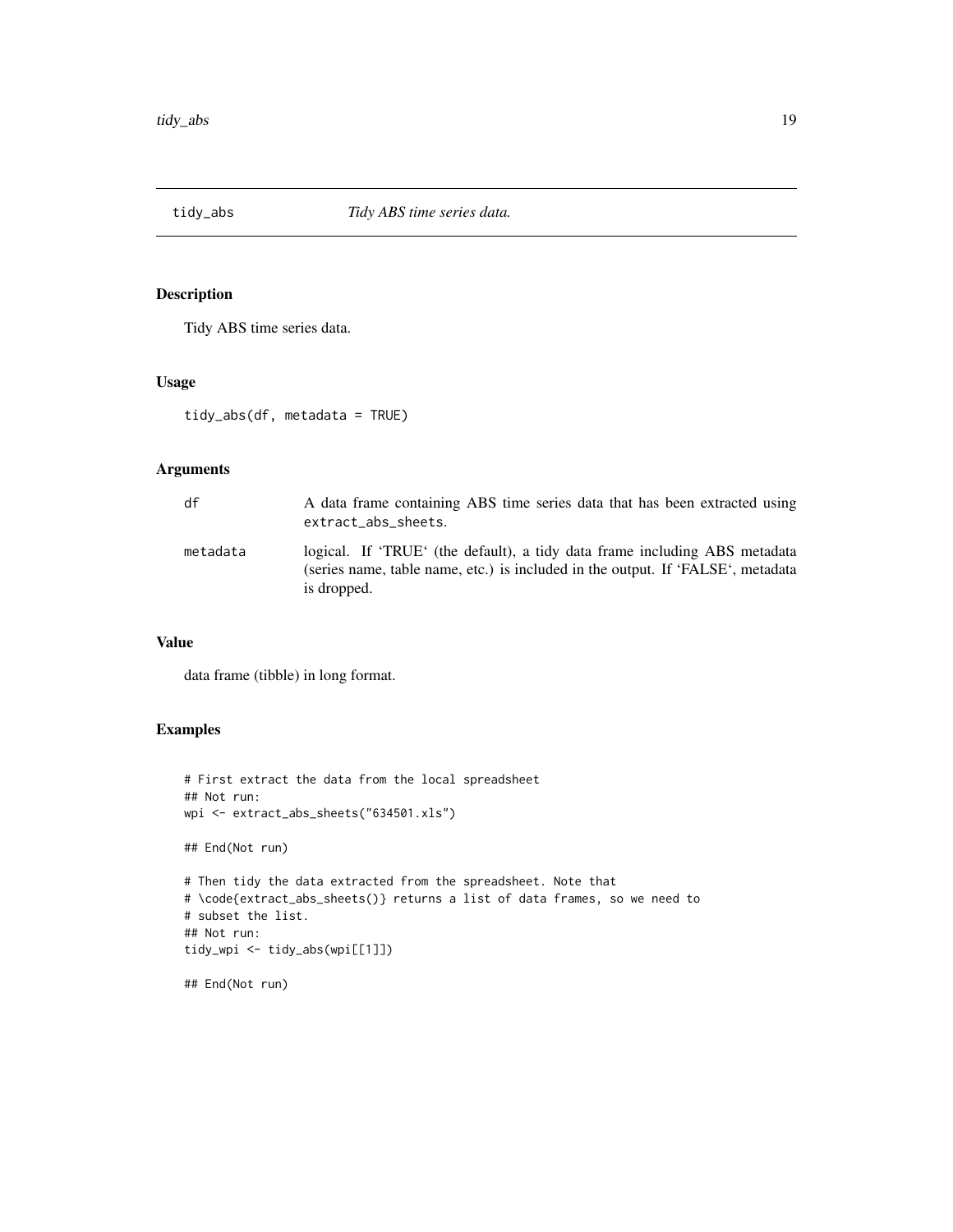<span id="page-19-0"></span>

# Description

Tidy multiple dataframes of ABS time series data contained in a list.

# Usage

```
tidy_abs_list(list_of_dfs, metadata = TRUE)
```

| list of dfs | A list of data frames containing extracted ABS time series data.                                                                                                             |
|-------------|------------------------------------------------------------------------------------------------------------------------------------------------------------------------------|
| metadata    | logical. If 'TRUE' (the default), a tidy data frame including ABS metadata<br>(series name, table name, etc.) is included in the output. If 'FALSE', metadata<br>is dropped. |